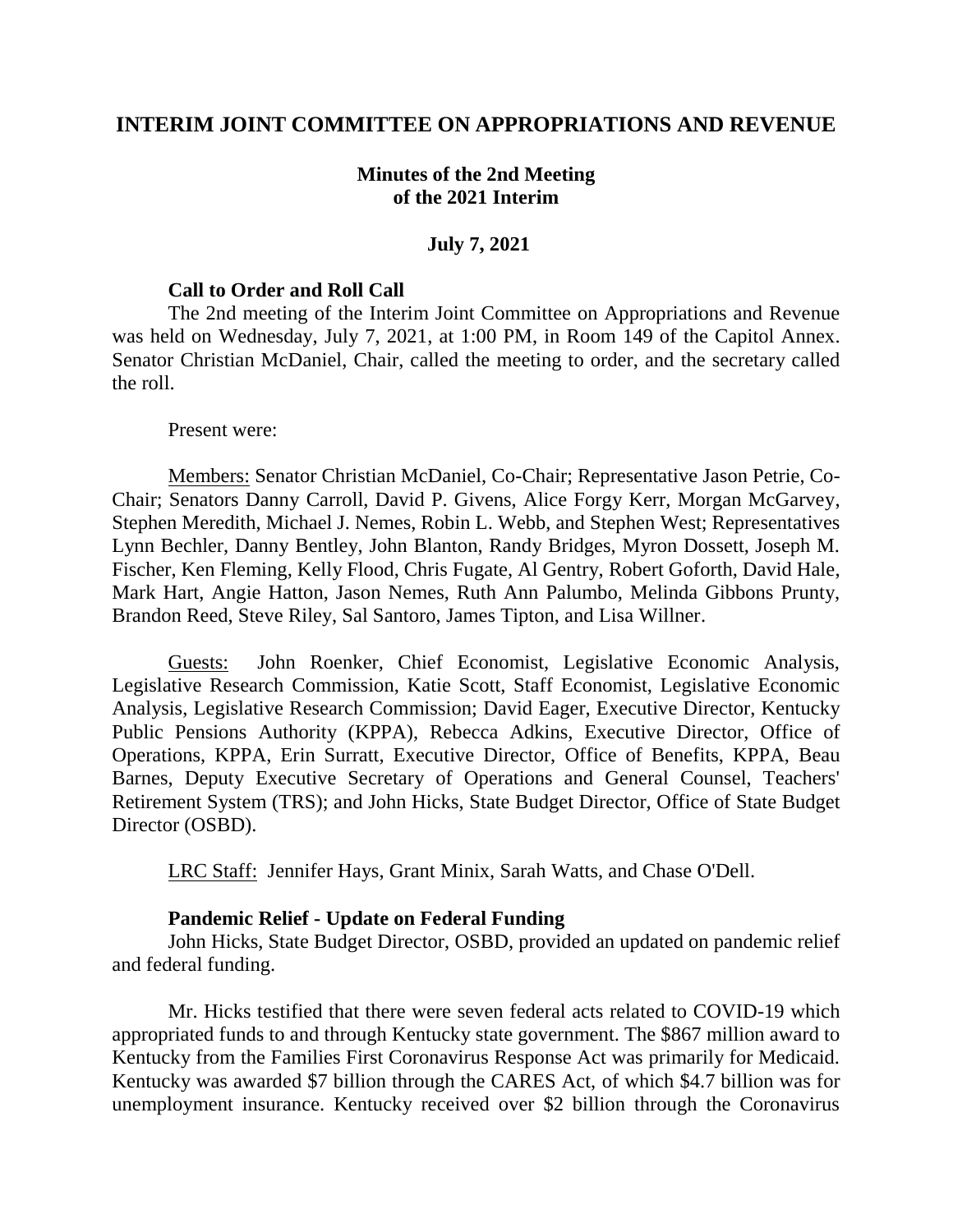Response and Relief Supplemental Appropriations Act. The American Rescue Plan Act has awarded \$6.7 billion to the state. In total, \$16.9 billion has flowed to and through Kentucky as a result of the federal acts related to COVID-19. Most of these funds are flowing through existing programs.

Mr. Hicks detailed the funds that flowed through each cabinet of state government. The bulk of funds flowing through the Labor cabinet were for unemployment insurance. A significant amount of funding flowed through the Department of Education via the American Rescue Plan Act and the Coronavirus Response and Relief Supplemental Act. A large amount of funds passed through the Health and Family Services Cabinet, through the Department of Public Health and the Department for Community Based Services. Over \$1 billion in funds have flowed through Kentucky state government to childcare recipients and providers. The Department of Local Government distributes the \$300 million in funds from the American Rescue Plan Act to most cities. Of the \$252 million which flowed to the Transportation Cabinet, \$164 million came through the Coronavirus Response and Relief Supplemental Act to be used on highways. There are \$1 billion in funds from the American Rescue Plan Act state fiscal recovery fund that have not been appropriated by the General Assembly.

The largest federal pandemic grants outside of unemployment insurance were from the Elementary and Secondary School Emergency Relief Fund. Other large programs included the enhanced federal share for Medicaid benefits, the child care stabilization program, the higher education emergency relief fund, and assistance to cities and counties.

In response to a question from Senator McDaniel, Mr. Hicks testified that funds which flowed to existing programs would return to the federal government if not spent. All of the money from the Coronavirus relief fund was received upfront. Half of the dollars from the state fiscal recovery fund were received upfront, with the other half coming in twelve months. If those funds are not spent, they are returned to the U.S. Department of Treasury. By law, dollars from those two funds cannot be reallocated. In response to another question, Mr. Hicks stated that the administration still expects to spend all CARES Act funds awarded.

In response to a question from Representative Tipton, Mr. Hicks stated that the funds for highways are being used for maintenance projects more than for new projects. On the emergency eviction relief funds, the Kentucky Housing Corporation and the media have informed the public on the funds and programs available to assist the public.

In response to a question from Senator Carroll, Mr. Hicks testified that most of the federal funds went through existing programs and were based on formula allocations. With the Coronavirus Relief Fund, decisions regarding fund distributions went through the Governor's Office. The General Assembly appropriated funds from the State Fiscal Recovery Fund. Mr. Hicks applauded cabinet reporting of funds during the pandemic.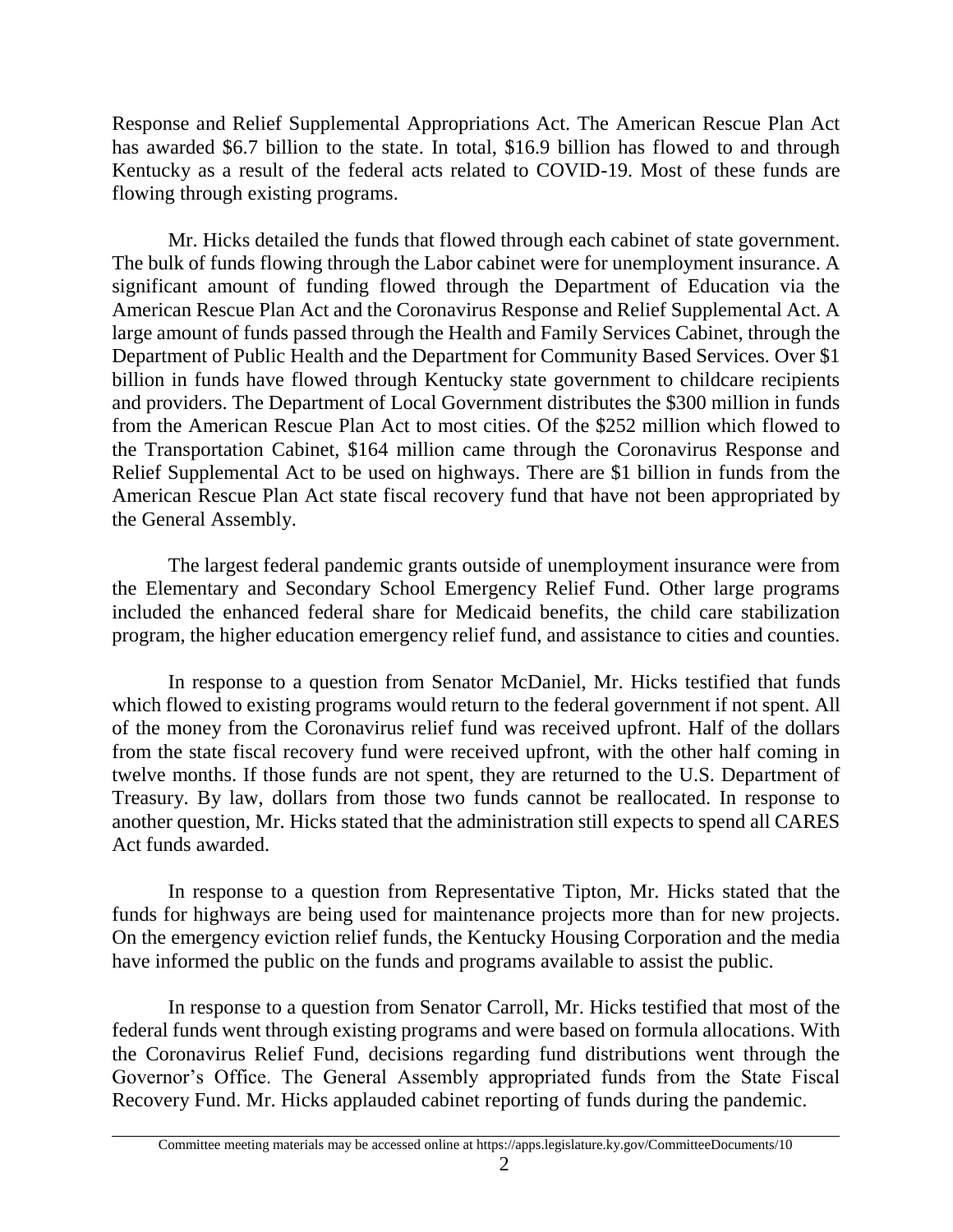In response to a question from Senator Givens, Mr. Hicks assured that the administration is not posing recurring obligations on the Commonwealth through the use of these federal funds. Agencies using the funds understand that these are one-time funds. In regards to the American Rescue Plan Act's State Fiscal Recovery Fund, states can reduce taxes but cannot use the federal funds to replace the portion of tax revenues reduced as a result of a tax policy action.

Senator Carroll expressed his concern with organizations being unable to sustain wage increases once federal funds go away.

In response to a question from Representative Nemes, Mr. Hicks testified that federal funds will not be in jeopardy when Kentucky's state of emergency ends.

# **Inflation and Impacts on the Future of our Economy**

John Roenker, Chief Economist, Legislative Economic Analysis, Legislative Research Commission, and Katie Scott, Staff Economist, Legislative Economic Analysis, Legislative Research Commission, discussed inflation and its impacts on the future of the economy.

Ms. Scott testified that the variables in the economy which impact inflation are the amount of dollars in the economy, the velocity of money, and the amount of goods to purchase in the economy. Inflation is measured through the Consumer Price Index (CPI). The CPI reflects changes in the prices paid for various consumer goods. The core CPI removes food and energy prices.

Controlling inflation is the responsibility of the Federal Reserve. The Federal Reserve is statutorily mandated to ensure maximum employment, stable prices, and moderate long-term interest rates.

The Federal Reserve has three tools to control the money supply and control inflation or deflation. The Federal Reserve can change the federal funds rate, which is the interest rate on the money banks lend to each other. It can also change the reserve ratio, which is the amount of money banks have to keep in their vaults. Lastly, the reserve can conduct open market operations, which is the buying and selling of treasury bonds.

The International Monetary Fund has referred to the period beginning in 2020 in response to the COVID-19 pandemic as the "Great Lockdown". The money supply has increased 74 percent compared to pre-pandemic levels. The velocity of money dropped almost 77 percent at its lowest point. Velocity has begun to recover. There have also been changes in output in the economy, particularly with supply chain issues.

Committee meeting materials may be accessed online at https://apps.legislature.ky.gov/CommitteeDocuments/10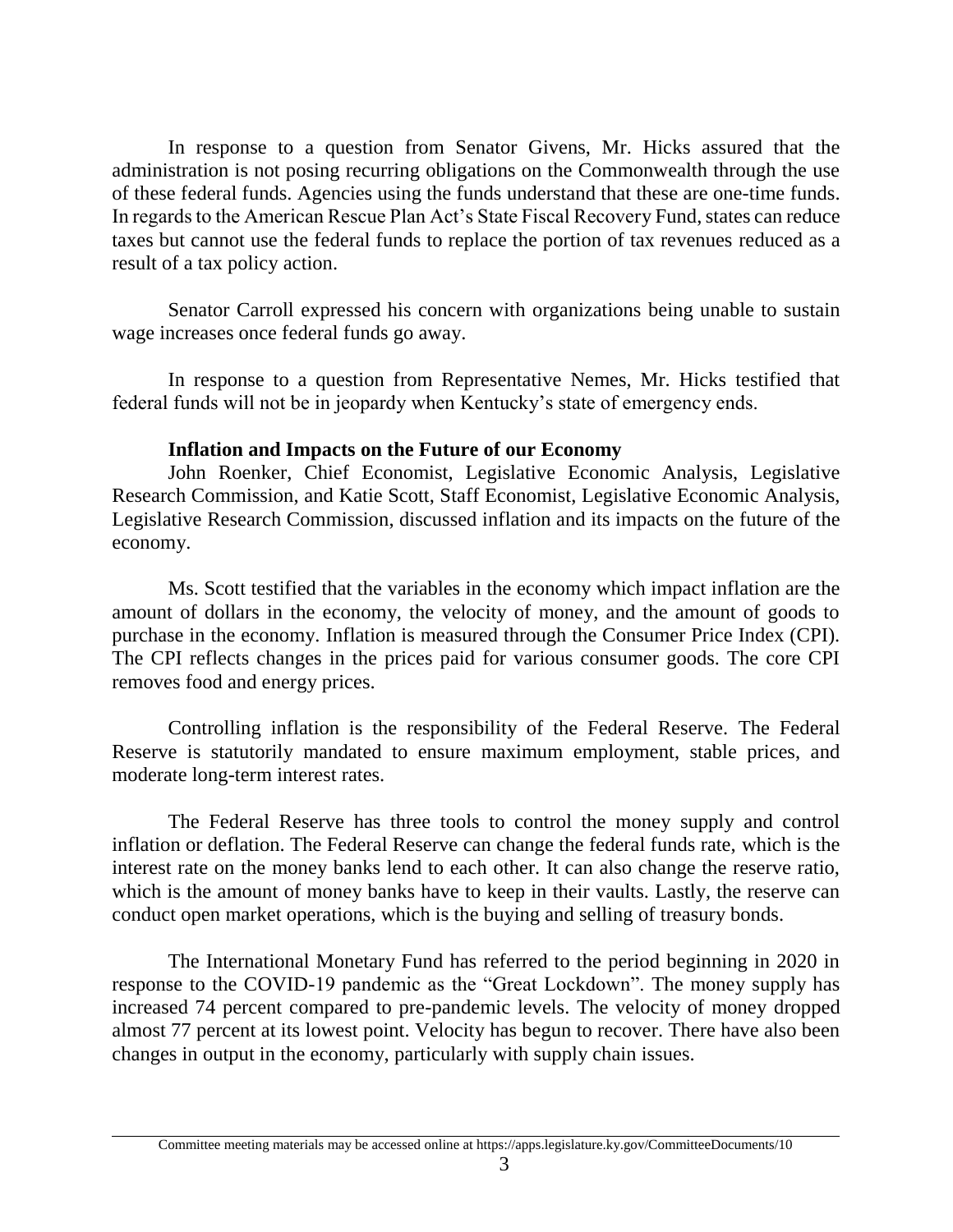There are several theories for the cause of current inflation. One current theory is supply shock, with things such as chip shortages leading to higher prices. Another theory is misleading comparisons, with one example being that gas prices dropped sharply while people were locked down, but now have risen above 2019 levels. Another theory is monetary policy, with the drastic increase of the money supply.

The all-items CPI was up five percent compared to May, 2020. The core CPI is up 3.8 percent. Volatile indexes such as gasoline and fuel oil indexes are up 56 and 50 percent, respectively, since May, 2020. Used car and truck prices are up 30 percent. Transportation services are up 11 percent. Stable indexes such as food, electricity, shelter, and medical are under less pressure.

Last year, the Federal Reserve shifted its policy to target an average of two percent inflation over the long-term. The Federal Reserve decided to keep the federal funds interest rate at zero to .25 percent until maximum employment is achieved. The latest projection is for inflation to reach 3.4 percent in 2021 and 2.1 percent in 2022. The governors of the reserve voted unanimously to keep the current monetary policies in place as of June 16, 2021.

In response to a question from Senator Givens, Ms. Scott testified that when considering inflation, current price levels are compared relative to 2020. In response to another question, Mr. Roenker stated that the Federal Reserve views current pressures on the economy such as the current microchip shortages as transitory pressures which will eventually resolve themselves. He continued that this is why the reserve is returning to its baseline projection of two percent inflation in 2022. In response to another question, Mr. Roenker testified that the reserve has revised its inflation projections from previous estimates.

In response to a question from Senator Carroll, Ms. Scott stated that the Federal Reserve is attempting to balance things out in their approach. Mr. Roenker testified that it is telling that the reserve voted unanimously not to change its policy.

In response to a question from Representative Fischer, Mr. Roenker stated that the General Assembly should listen to the fact that the Federal Reserve Board is not expressing much worry.

In response to a question from Representative Petrie, Mr. Roenker testified that his professional opinion would be to listen to the Federal Reserve Board's advice.

# **Public Pension Report – Financial Status and Future Needs**

David Eager, Executive Director, KPPA, Rebecca Adkins, Executive Director, Office of Operations, KPPA, Erin Surratt, Executive Director, Office of Benefits, KPPA,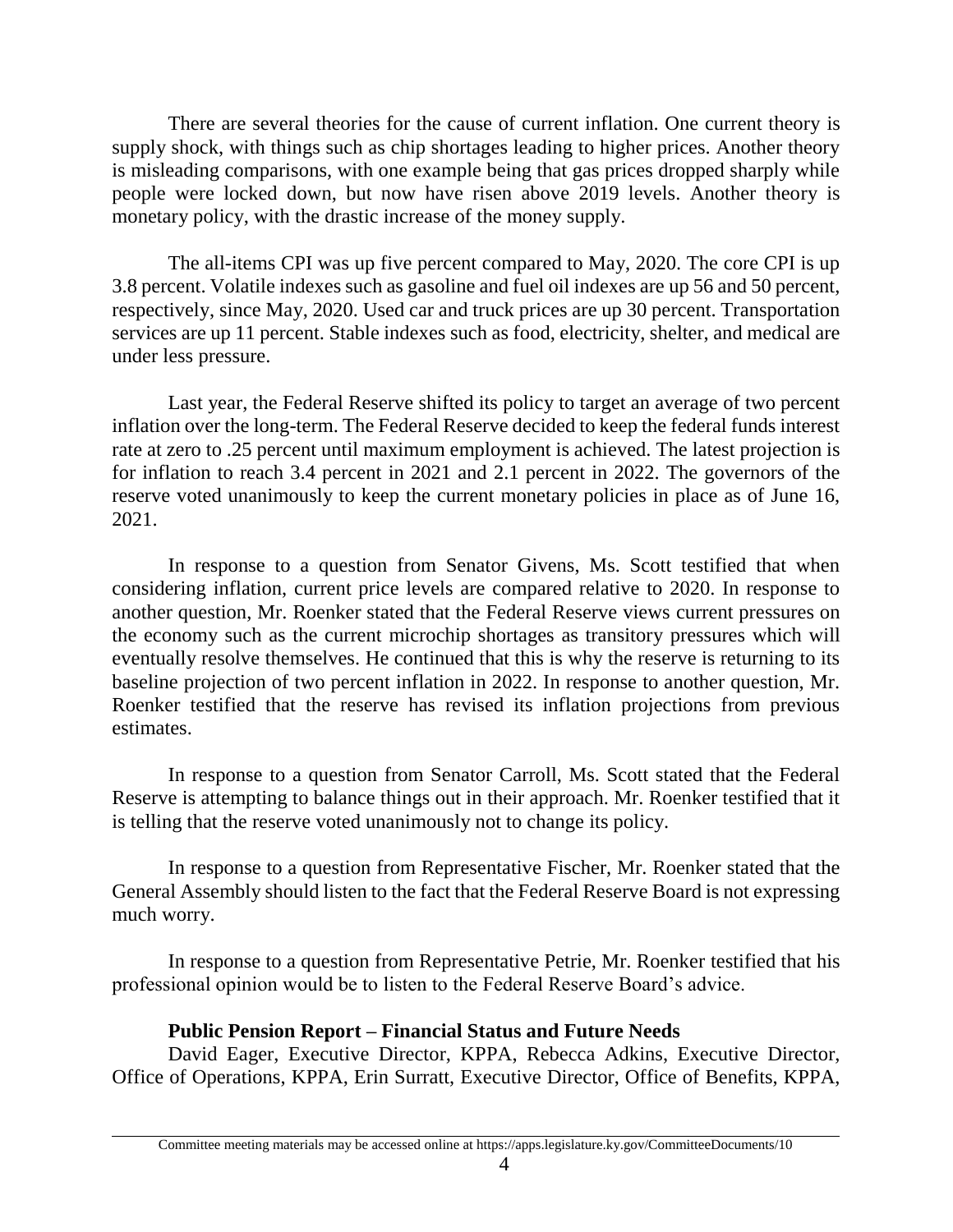and Beau Barnes, Deputy Executive Secretary of Operations and General Counsel, TRS, provided a report on the financial status and future needs of the various retirement systems.

Mr. Eager outlined three key events which will lead to the retirement plans being fully funded by 2048. Senate Bill two, passed in 2013, established tier three and required full funding of the ARC. The economic and mortality assumptions were reset in 2017 and 2019. House Bill eight, passed in 2021, changed the method of funding for the Kentucky Employees Retirement System (KERS) non-hazardous plan. Each employer will pay its percentage of the total plan liability.

Through May 31, 2021, all pension year-to-date performance was up 23 percent, resulting in a net increase of \$2.9 billion in assets. Fund performance totaled \$176.8 million above the benchmark. The KERS non-hazardous plan had a net cash flow of \$234 million with investment income. The County Employees Retirement System (CERS) had net cash flow of negative \$100 million with investment income.

As of May 31, 2021, the KERS non-hazardous plan market value is up 20.4 percent year-to-date. KERS non-hazardous member contributions for fiscal year 2021 were down to \$82.5 million from \$89.4 million in fiscal year 2020. Mr. Eager testified that this was the result of the last phase of employee reduction and the loss of contributions associated with it, which will not be seen again. KERS has more contribution inflows than outflows. Insurance fund cash flows are also positive.

Mr. Eager reviewed the impact of fiscal year 2021 investment returns on the unfunded liability of the KERS non-hazardous plan. There will be \$628 million less in unfunded liability by 2027 as a result of investment returns in fiscal year 2021. The funded ratio is now projected to reach 26 percent by 2027, up three percent from the previous projections. In fiscal year 2018, the funded ratio was 12.9 percent.

Because of investment returns in fiscal year 2021, employer contributions for KERS non-hazardous are projected to total \$1.024 billion in fiscal year 2022, down from the initial projection of \$1.034 billion.

For the CERS non-hazardous plan, the 2027 unfunded liability is now projected to total \$6.16 billion, \$1.4 billion less than initial projections. The CERS non-hazardous plan is now projected to be 63 percent funded by 2027, up from earlier projections of 55 percent. CERS non-hazardous employer contributions are now projected to total \$561 million in 2027, down from earlier projections of \$683 million for that year.

In response to a question from Senator McDaniel, Ms. Adkins testified that the five year window for the CERS rate collar began in 2018. Those CERS employers will catchup to the rates they would have otherwise been contributing before the end of the window.